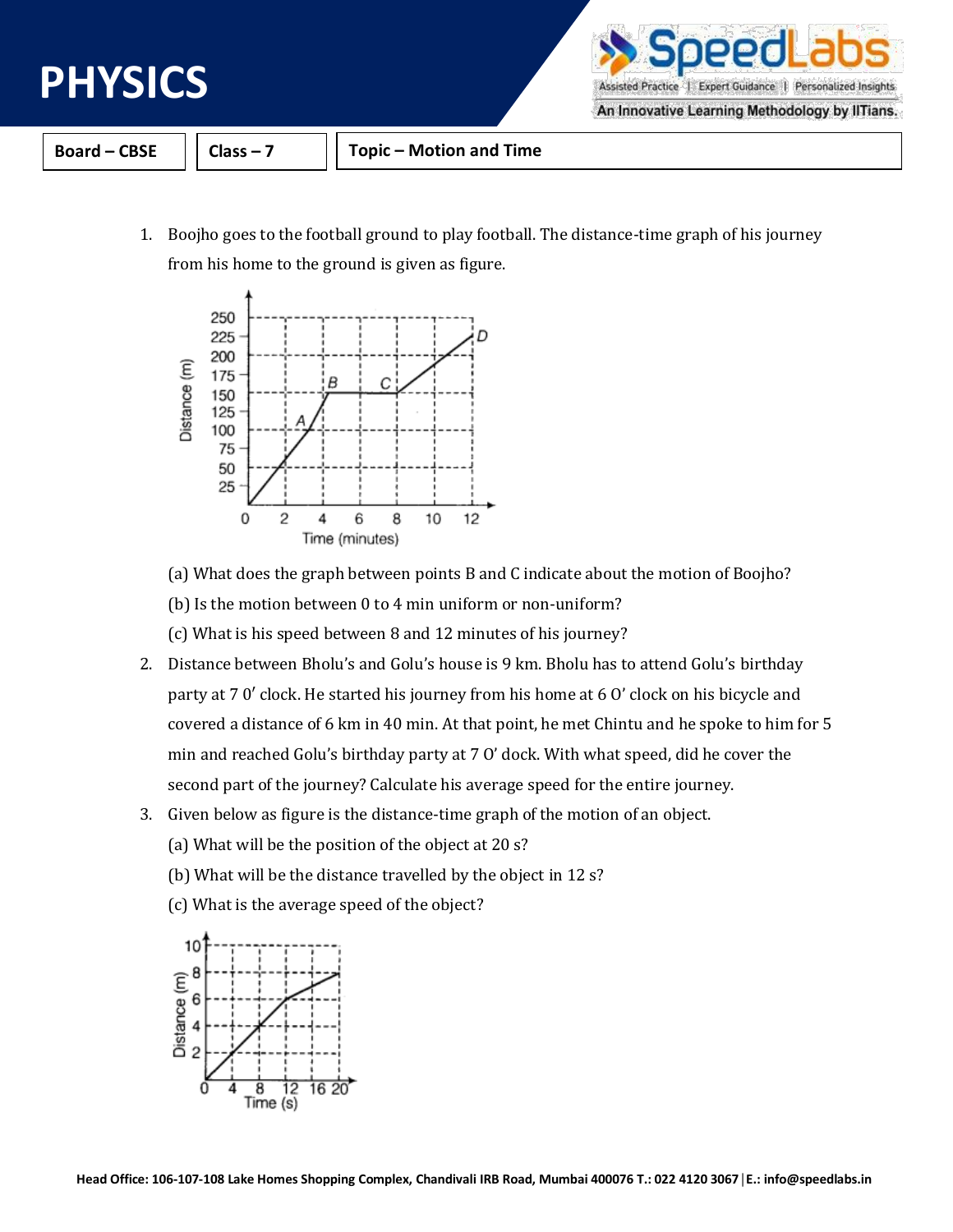## **PHYSICS**

4. Starting from A, Paheli moves along a rectangular path ABCD as shown in figure. She takes 2 min to travel each side. Plot a distance-time graph and explain whether the motion is uniform or non-uniform



- 5. A bus travels 54 km in 90 min. What is the speed of the bus ?
- 6. A spaceship travels 36000 km in one hour. Express its speed in km/s.
- 7. The average age of children of class VII is 12 years and 3 months. Express this age in seconds.
- 8. Complete the data of the table given below with the help of the distance-time graph given in figure.



- 9. Boojho walks to his school which is at a distance of 3 km from his home in 30 min. On reaching, he finds that the school is closed and comes back by a bicycle with his friend and reaches home in 20 min. His average speed in km/h is ?
- 10. If a pendulum completes 40 oscillations in 10 seconds, calculate its time period.
- 11. Describe a simple pendulum. Draw a diagram. What kind of motion does it show?
- 12. The distance between two stations is 1995 km. How much time it will take to cover this distance at an average speed of 19 km/h?
- 13. A car takes 20 minutes to cover a distance of 15 km. Calculate its speed in km/h.